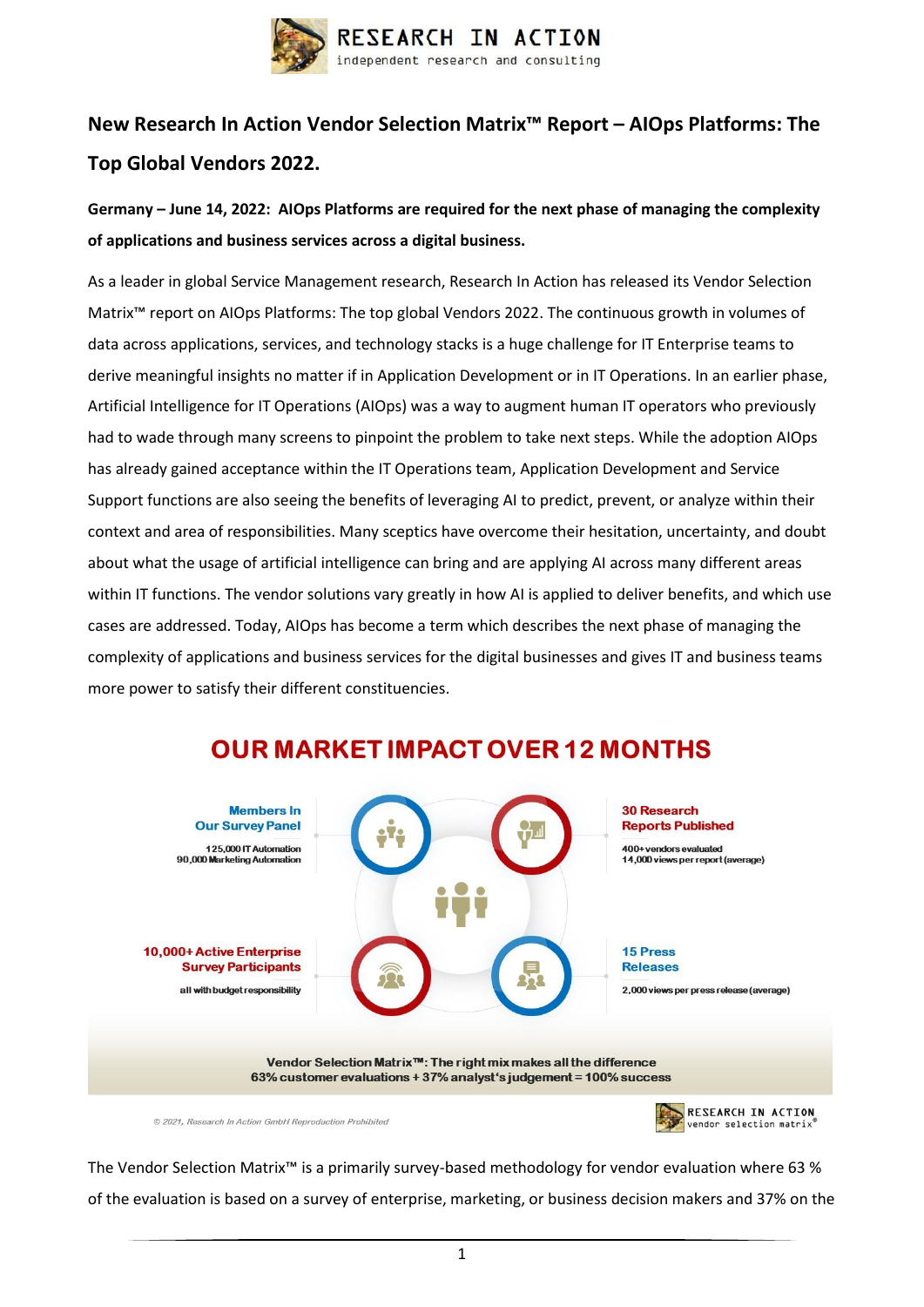

analyst's opinion. The analyst's input is fed by a combination of intensive interviews with software or services vendors and their clients, plus their informed, independent point-of-view as an analyst. All of this combines to make Research in Action Vendor Selection Matrix™ reports so unique. This approach is one of the key differentiators of Research In Action in market research. For this report we interviewed 1,500 enterprise IT and business managers with budget responsibility in enterprises globally. We selected those vendors who achieved the best evaluations scores from the buyers but disregarded those with fewer than 15 evaluations. In the report, we discover not only why they are doing these projects, but also which software vendors are the most known and what do the businesspeople think about those vendor's products and services. Report details can be [viewed here.](https://researchinaction.de/wp-content/uploads/VSM-AIOPS-2022-WWW.pdf)

### **OUR SURVEY DEMOGRAPHICS: IT AUTOMATION**



| Energy                             | 90    |
|------------------------------------|-------|
| <b>Confirmancial Services</b>      | 255   |
| Government& Non Profit             | 90    |
| to Life Sciences                   | 200   |
| <sup>ல</sup> ி Manufacturing       | 350   |
| Technology, Media & Telecoms       | 200   |
| Consumer Packaged Goods & Retail   | 105   |
| <b>Professional Services</b>       | 110   |
| <b>Travel &amp; Transportation</b> | 100   |
| Total                              | 1.500 |

| IT Infrastructure       | 25.325<br>160 | <b>Chief Operations Officer</b>   | 60   |
|-------------------------|---------------|-----------------------------------|------|
| Manager                 | 150           | VP Technology                     | 50   |
| IT                      | 140           | <b>Business Executive</b>         | 40   |
| ief Information Officer | 130           | Sourcing and Vendor Management 30 |      |
| Operations Manager      | 125           | <b>VP IT Financial Management</b> | 30   |
| Service Desk            | 120           | VP Enterprise Architecture        | 25   |
| ief Digital Officer     | 90            | Project Manager                   | 25   |
| ief Technology Officer  | 70            | <b>VP Application Development</b> | 20   |
| oject Management Office | 65            | <b>VP DevOps</b>                  | 20   |
| IT Shared Services      | 65            | Chief Financial Officer           | 15   |
| Operations              | 60            | Chief Sales Officer               | 10   |
|                         |               | $2.1 - 1$                         | 1.50 |

arch in Action surveys are gender heutral and 100% confidenti



RESEARCH IN ACTION

vendor selection matrix

© 2022, Research In Action GmbH Reproduction Prohibited

Eveline Oehrlich, Research Director for IT Automation at Research In Action GmbH, comments:

이 이 그 이 이 이 이 이 이 것 같아.

- **AIOps is a capability within Observability.** While AIOps is still seen somewhat of a different topic and market, AIOps is an essential compliment to Observability as it adds additional meaning to the data leveraging Artificial Intelligence and Machine Learning and it should be a critical priority for any modern monitoring strategy. Observability goes hand in hand with Application Performance Monitoring & Management (APM)**.**
- **AIOps will expand atop of Observability.** DevOps and other methodologies and practices such as Site Reliability Engineering (SRE) and Chaos Engineering keep growing in adoption across IT organizations. According to th[e DevOps Institute,](https://www.devopsinstitute.com/upskilling-it/) DevOps adoption lies at 58%, SRE adoption at 18%, and Chaos Engineering at 13% in 2021. These modern ways to plan, deploy, release, operate and monitor applications and services require proactive, predictive, and holistic management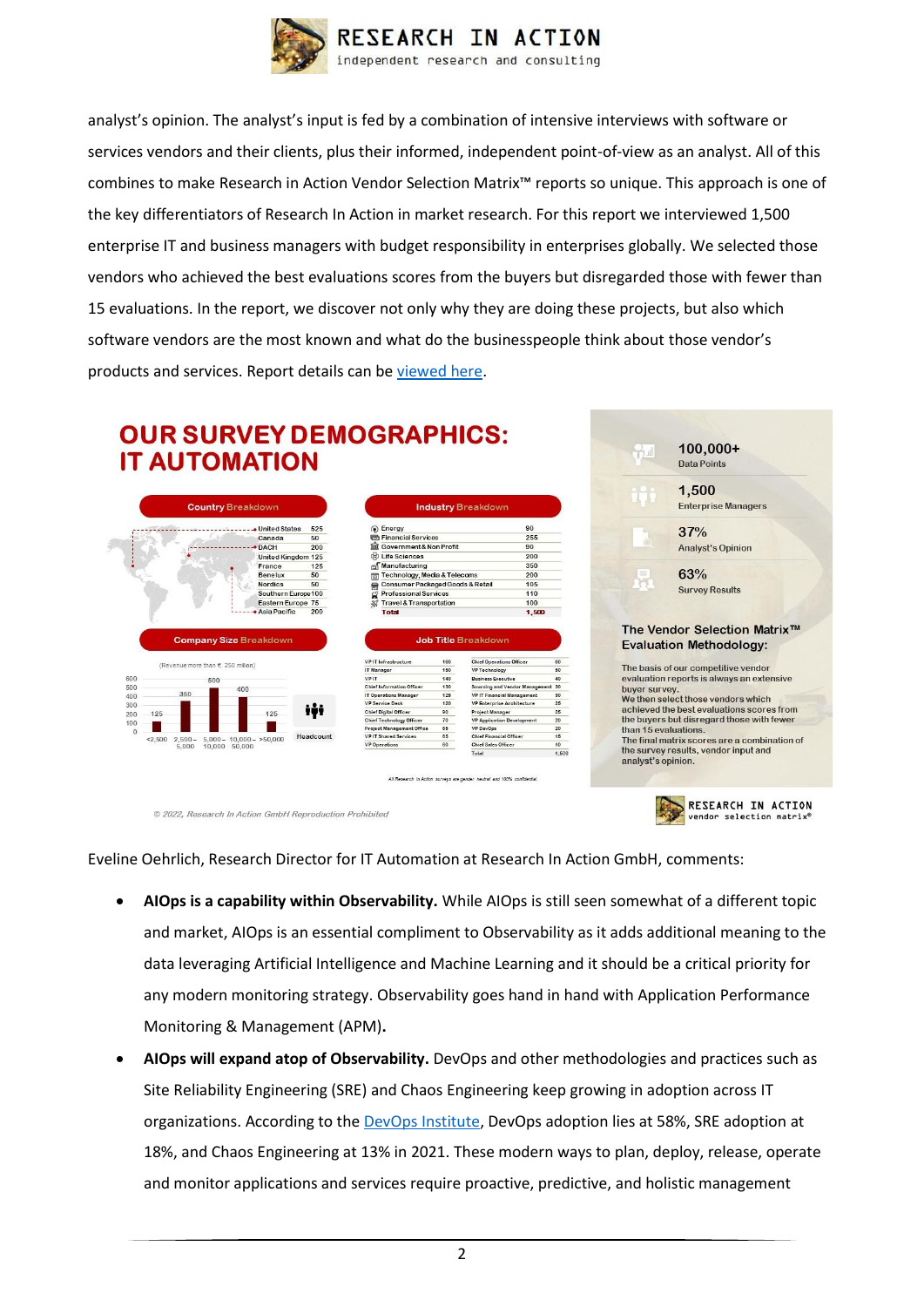

philosophies. If AI is applied across the different steps within the life cycle of an application or service and its dependencies, it will aid these teams with different lenses to explore, understand and take actions within their responsibilities to ultimately improve the reliability and availability of applications and services.

- **The AIOps promise to anomaly detection is attractive.** Today's ecosystem consists of complex interdependent application stacks. Business services are supported through multiple application layers atop of a broad and diverse infrastructure. Atop of this diverse infrastructure and application technologies, innovations such as serverless architectures and hybrid cloud ecosystems cause additional challenges to ensure the reliability of services and a proactive way of managing them. The existing monitoring tools are not able to provide end-to-end visibility nor provide proactive insights in real-time and for drill downs.
- **Who came out on top?** Here are the top vendors of the Vendor Selection Matrix™ AIOps Platforms: The top global Vendors 2022 (listed alphabetically):
	- BIG PANDA
	- BMC
	- BROADCOM
	- CISCO APPDYNAMICS
	- **DYNATRACE**
	- MICRO FOCUS
	- MOOGSOFT
	- NEW RELIC
	- OPSRAMP
	- **SCIENCELOGIC**
	- **SPLUNK**

#### **Vendor Selection Matrix™ Disclaimer:**

The Vendor Selection Matrix™ is a primarily survey-based methodology for comparative vendor evaluation. Research In Action GmbH does not endorse any vendor, product or service depicted in our research publications, and does not advise technology users to select only those vendors with the highest ratings. The information contained in this research has been obtained from both enterprise as well as vendor sources believed to be reliable. Research In Action GmbH's research publications consist of the analysts' opinions and should not be considered as statements of fact. The opinions expressed are subject to change without further notice. Research In Action GmbH disclaims all warranties, expressed or implied, with